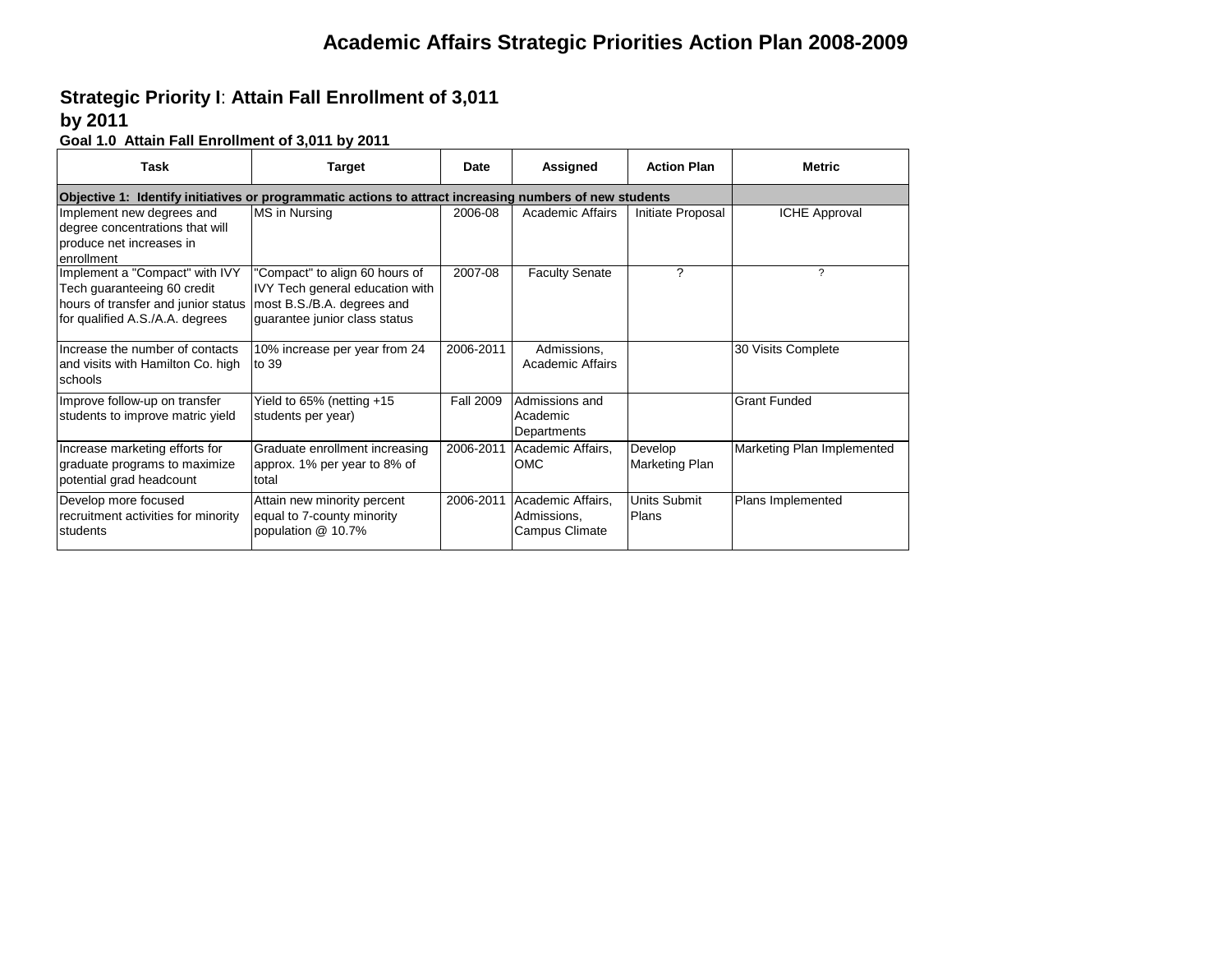Continue Strategic Priority I - Attain Fall Enrollment of 3,011 by 2011

| <b>Task</b>                                                                                                                                                                                                                                                     | <b>Target</b>                                                                                                     | Date      | Assigned                                                                        | <b>Action Plan</b>                                                 | <b>Metric</b>                               |  |  |  |  |  |
|-----------------------------------------------------------------------------------------------------------------------------------------------------------------------------------------------------------------------------------------------------------------|-------------------------------------------------------------------------------------------------------------------|-----------|---------------------------------------------------------------------------------|--------------------------------------------------------------------|---------------------------------------------|--|--|--|--|--|
|                                                                                                                                                                                                                                                                 | Objective 2: Expand and develop programs that enhance the success of the first-year student                       |           |                                                                                 |                                                                    |                                             |  |  |  |  |  |
| Student Services and Academic<br>Affairs will seek increased<br>opportunities to collaborate and<br>improve first-year initiatives: mid-<br>term grades, Learning Community<br>support, entry assessment, career<br>counseling, availability of student<br>data | Shift energy and resources to<br>most effective program elements<br>as measured by surveys and<br>retention rates | 2007-08   | Academic Affairs.<br><b>Student Services</b>                                    | <b>Student Success</b><br>Committee<br>Recommenda-<br>tions        | Recommendations Reviewed<br>and implemented |  |  |  |  |  |
| Assess Effectiveness of<br><b>Freshman Learning Communities</b>                                                                                                                                                                                                 | Review all assessment data.<br>make recommendations                                                               | 2008-09   | <b>Academic Affairs</b>                                                         | <b>Student Success</b><br><b>Committee</b><br>Recommenda-<br>tions | Recommendations Reviewed<br>and implemented |  |  |  |  |  |
| Objective 3: Review retention initiatives and place increased emphasis on strategies with impact beyond the first year                                                                                                                                          |                                                                                                                   |           |                                                                                 |                                                                    |                                             |  |  |  |  |  |
| Review awarding of all merit-<br>based aid to full-time students                                                                                                                                                                                                | Improve 2nd year retention to<br>60% and 3rd year to 40%                                                          | 2006-2011 | Admissions.<br>Financial Aid.<br>Academic Affairs                               | Review current<br>Policies                                         | Changes implemented                         |  |  |  |  |  |
| Improve scheduling patterns (day<br>and time slots) based upon<br>enrollment and demand studies                                                                                                                                                                 | Align high demand courses with<br>high demand time slots; add<br>sections                                         | 2006-2009 | Academic Affairs<br>and Registrar                                               | <b>Review Current</b><br>policies                                  | Changes implemented                         |  |  |  |  |  |
| Review various enrollment related Implement recommendations<br>policies that if changed may<br>positively affect retention                                                                                                                                      | that are judged to be<br>improvements                                                                             | 2007-08   | Academic Affairs.<br><b>Student Services</b><br>and Finance &<br>Administration | <b>Review Current</b><br>policies                                  | Changes implemented                         |  |  |  |  |  |
| Add a required applied learning<br>component to curriculums that<br>could benefit from improved<br>student engagement                                                                                                                                           | One internship or applied<br>learning experience in SOAS &<br><b>BUS majors</b>                                   | 2008-09   | Academic Affairs                                                                | Units develop<br>learning<br>experiences                           | Number of Experiences<br>implemented        |  |  |  |  |  |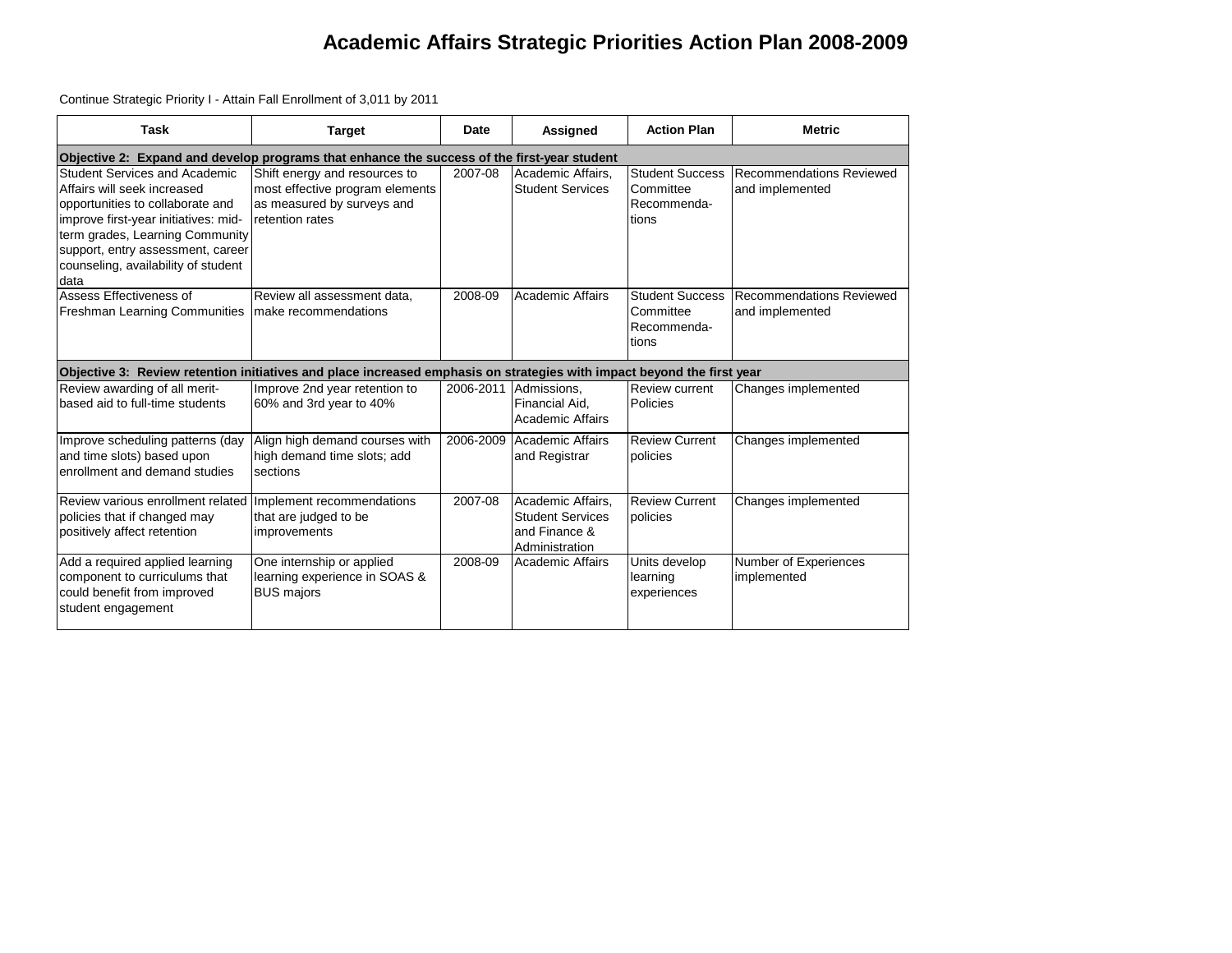Continue Strategic Priority I - Attain Fall Enrollment of 3,011 by 2011

| <b>Task</b>                                                                                                                                 | <b>Target</b>                                                                                                                                  | Date      | Assigned                                                                        | <b>Action Plan</b>                        | <b>Metric</b>                          |
|---------------------------------------------------------------------------------------------------------------------------------------------|------------------------------------------------------------------------------------------------------------------------------------------------|-----------|---------------------------------------------------------------------------------|-------------------------------------------|----------------------------------------|
| Implement a "Stop-out Retrieval"<br>program in all academic units                                                                           | Increase return rate of stopouts<br>to 8.5%                                                                                                    | 2006-2011 | Academic<br>Departments                                                         | Units Develop<br>Plans                    | # of stop-out students returned        |
| Make baccalaureate degree<br>audits available in all schools as a<br>component of SIS "self-service"                                        | Increase degree audits to 20                                                                                                                   | 2008-2009 | Academic Affairs<br>and Registrar                                               | degree audits                             | Units develop SIS # of audits in place |
| Change university business<br>practices that encumber<br>enrollment processes                                                               | Implement recommendations                                                                                                                      | 2008      | Academic Affairs.<br>Finance &<br>Administration and<br><b>Student Services</b> | Review current<br>policies                | Policy changes implemented             |
| Expand ACCEL module course<br>offerings for utilization in all<br>degree programs                                                           | Increase total inventory to 60                                                                                                                 | 2008      | <b>Continuing Studies</b><br>and Academic<br>Affairs                            | Target specific<br>course offerings       | # of courses implemented               |
| Objective 4: Prioritize enrollment plan initiatives that have major cost; determine value added and execute if feasible                     |                                                                                                                                                |           |                                                                                 |                                           |                                        |
| Increase General Fund<br>Scholarship base budget by 25%<br>on top of annual increments                                                      | 2009 budget - \$231,000                                                                                                                        | 2011      | Cabinet                                                                         |                                           | Increase implemented                   |
| Assess reports and<br>recommendations from previous<br>enrollment consultants; determine<br>if external professional expertise<br>is needed | Arrange for new enrollment<br>consultant [ex. AACRAO] to<br>review current practices,<br>strategies, marketing,<br>environmental context, etc. | 2007-08   | Cabinet and Vice-<br>Chancellor Student<br>Services                             | Sulpport Student<br>Services as<br>needed |                                        |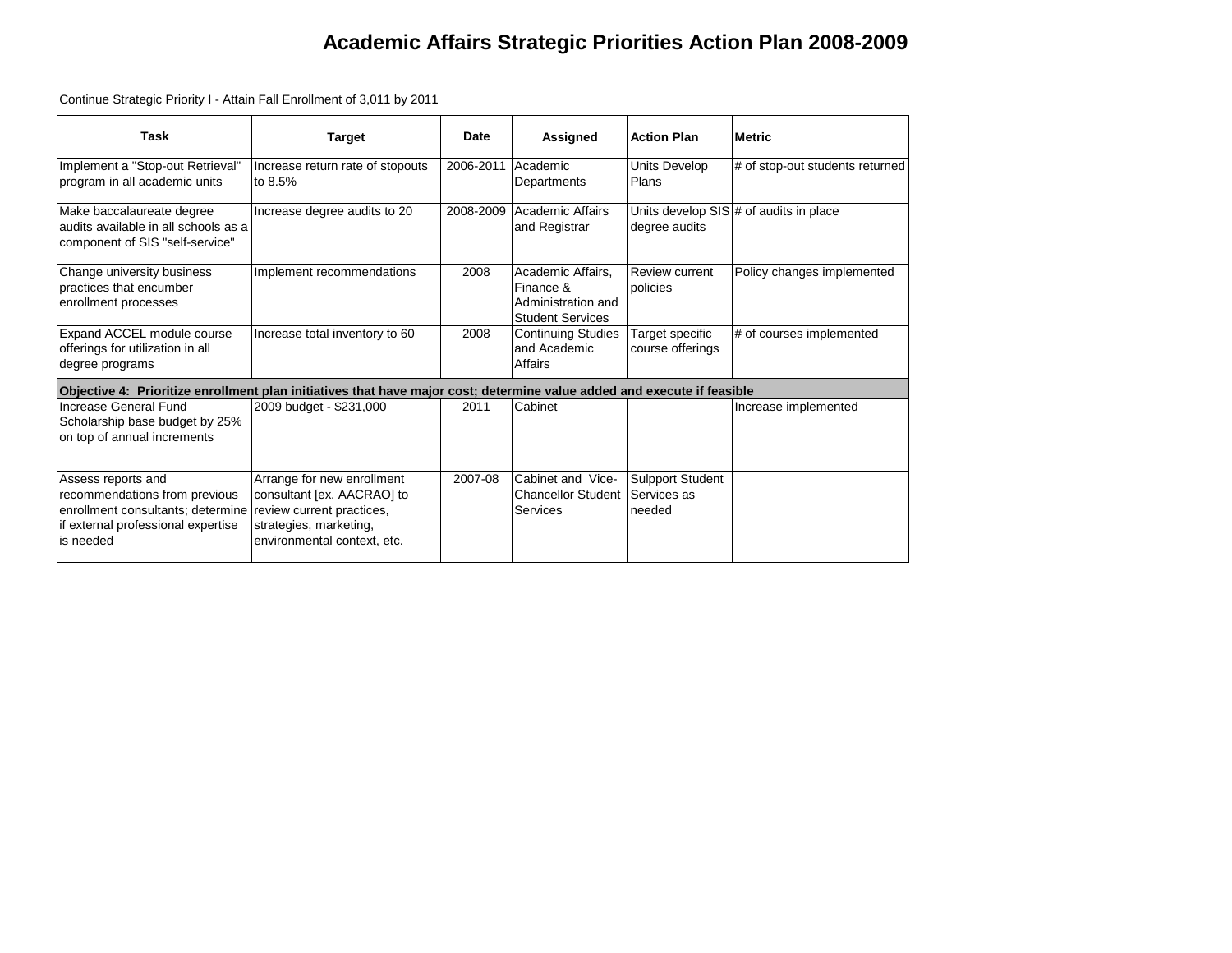#### **Strategic Priority II: Improving Bachelor's Degree Graduation Rates**

| <b>Task</b>                                                                                                           | <b>Target</b>                                                                                                                                        | Date      | Assigned                                                                     | <b>Action Plan</b>                                          | <b>Metric</b>                                                                   |
|-----------------------------------------------------------------------------------------------------------------------|------------------------------------------------------------------------------------------------------------------------------------------------------|-----------|------------------------------------------------------------------------------|-------------------------------------------------------------|---------------------------------------------------------------------------------|
| Objective 1: Establish campus-wide Success Committee charged with multiple responsibilities                           |                                                                                                                                                      |           |                                                                              |                                                             |                                                                                 |
| Identify administrative and<br>process barriers to student<br>success and assist units in<br>removing these barriers. | Assess and report on process<br>barriers by December 2007                                                                                            | $Dec-07$  | Academic Affairs,<br>Student Affairs,<br>Administration &<br>Finance, and IT | <b>Review current</b><br>policies                           | Changes implemented                                                             |
| Assess and report on the<br>effectiveness of current student<br>success initiatives                                   | Report annually regarding the<br>effectiveness of campus<br>retention activities and make<br>recommendations for improving<br>processes and outcomes | Mar-08    | <b>Student Success</b><br>Committee                                          | <b>Student Success</b><br>Committee<br>Recommenda-<br>tions | <b>Recommendations Reviewed</b><br>and implemented                              |
| Review campus level oversight of Recommend a campus level<br>retention activities and programs                        | administrative structure and<br>process                                                                                                              | Dec-07    | <b>Student Success</b><br>Committee and<br>Cabinet                           | <b>Student Success</b><br>Committee<br>Recommenda-<br>tions | <b>Recommendations Reviewed</b><br>and implemented                              |
| Coordinate ongoing program of<br>student success best-practice<br>seminars/workshops                                  | 6 workshops per year focused on<br>specific areas of student<br>success and persistence                                                              | 2007      | <b>Student Success</b><br>Committee and<br><b>CTLA</b>                       | <b>Student Success</b><br>Committee<br>Recommenda-<br>tions | CTLA provides multiple<br>programs. Recommendations<br>reviewed and implemented |
|                                                                                                                       | Objective 2: Improve first-year success and retention outcomes                                                                                       |           |                                                                              |                                                             |                                                                                 |
| <b>Assess Learning Copmmunities</b>                                                                                   | Improve new student beginner<br>retention utilizing Learning<br>Communities to a rate of 62%                                                         | 2008-2009 | Academic Affairs,<br>Director of Learning<br>Communities                     | <b>Student Success</b><br>Committee<br>Recommendation<br>s  | Recommendations reviewed<br>and implemented                                     |
| Integrate advising into Learning<br>Communities                                                                       | Advisors have more integrated<br>direct role in students' success                                                                                    | 2007      | <b>Academic Affairs</b>                                                      | Assess the<br>effectiveness of<br>integration               | Respond to assessment                                                           |
| Add student mentors to Learning<br>Communities                                                                        | Minimum of one student mentor<br>per Learning Community                                                                                              | 2007      | <b>Academic Affairs</b>                                                      | Assess the<br>effectiveness of<br>integration               | Respond to assessment                                                           |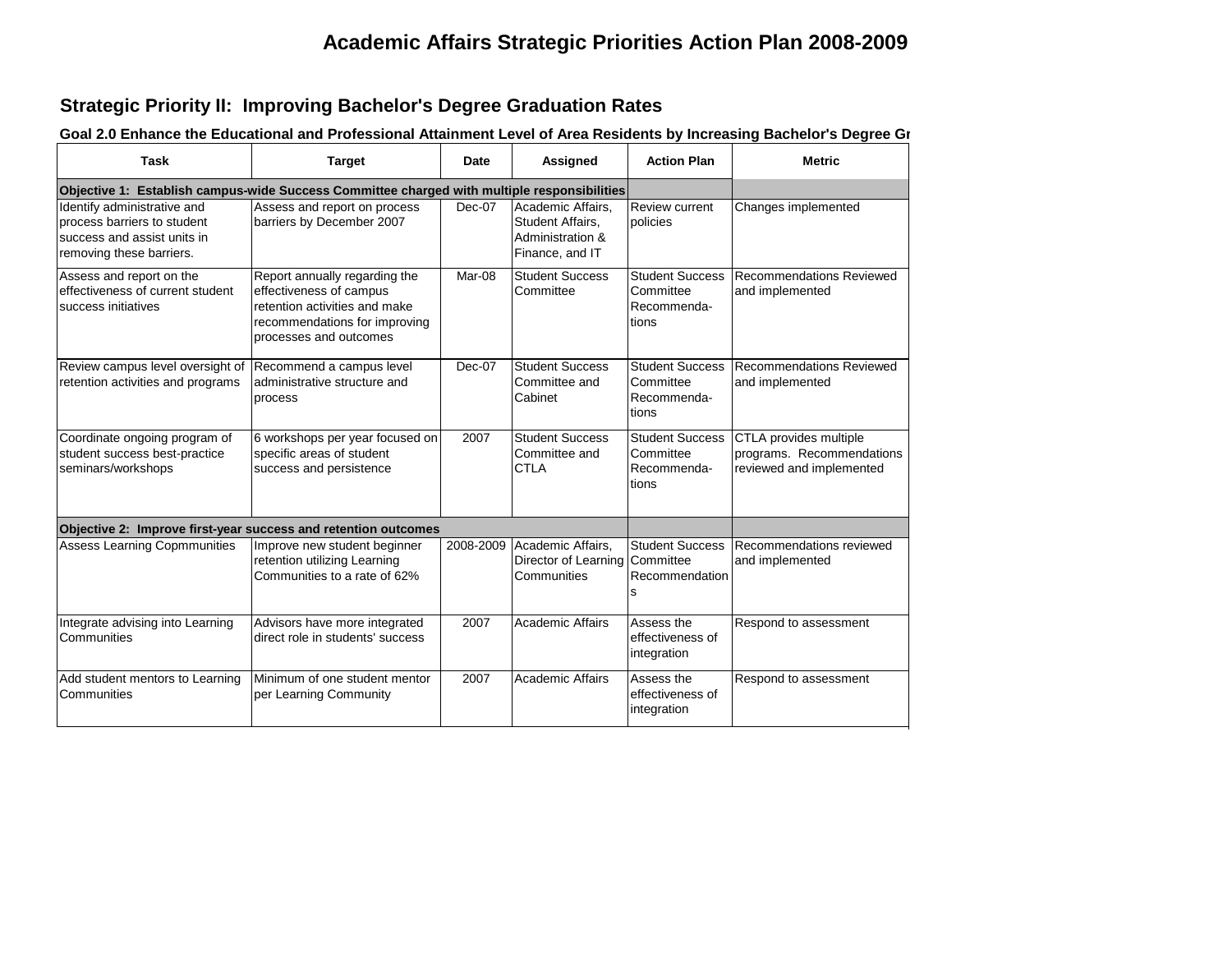Continue Strategic Priority II -Improving Bachelor's Degree Graduation Rates

| Task                                                                                                                                     | Target                                                                    | Date           | Assigned                                                           | <b>Action Plan</b>         | <b>Metric</b>                           |
|------------------------------------------------------------------------------------------------------------------------------------------|---------------------------------------------------------------------------|----------------|--------------------------------------------------------------------|----------------------------|-----------------------------------------|
| Objective 3: Develop and implement effective second-year success and retention initiatives                                               |                                                                           |                |                                                                    |                            |                                         |
| Improve scheduling patterns (day<br>and time slots) based upon<br>enrollment and demand studies                                          | Align high demand courses with<br>high demand time slots; add<br>sections | 2007-09        | Academic Affairs<br>Registrar                                      | Review current<br>policies | Changes implemented                     |
| Develop strategies to assist<br>transfer students and to<br>encourage FT enrollments                                                     | Enhance FT to PT ratio                                                    | 2008           | <b>Student Success</b><br>Committee                                | Review current<br>policies | Changes implemented                     |
| Annually review effectiveness of<br>student engagement activities                                                                        | Annual report from each unit on<br>engagement activities                  | 2008           | <b>Student Success</b><br>Committee and<br><b>Academic Affairs</b> | <b>Give NSSE</b>           | Review NSSE data for<br>recommendations |
| Objective 4: Enhance the role of campus-wide advising in student success and retention                                                   |                                                                           |                |                                                                    |                            |                                         |
| Review campus level<br>administration of advising                                                                                        | Make decision on advising<br>administration                               | 2009           | <b>Campus Success</b><br>Committee and<br>Cabinet                  | Changes<br>recommended     | Changes implemented                     |
| Objective 5: Study the possibility of identifying off-campus housing especially for international students to maximize degree completion |                                                                           |                |                                                                    |                            |                                         |
| Appoint task force to study the<br>issue of student housing for select<br>students                                                       | Propose recommendations                                                   | Spring<br>2008 | Academic Affairs                                                   | ?                          | 2                                       |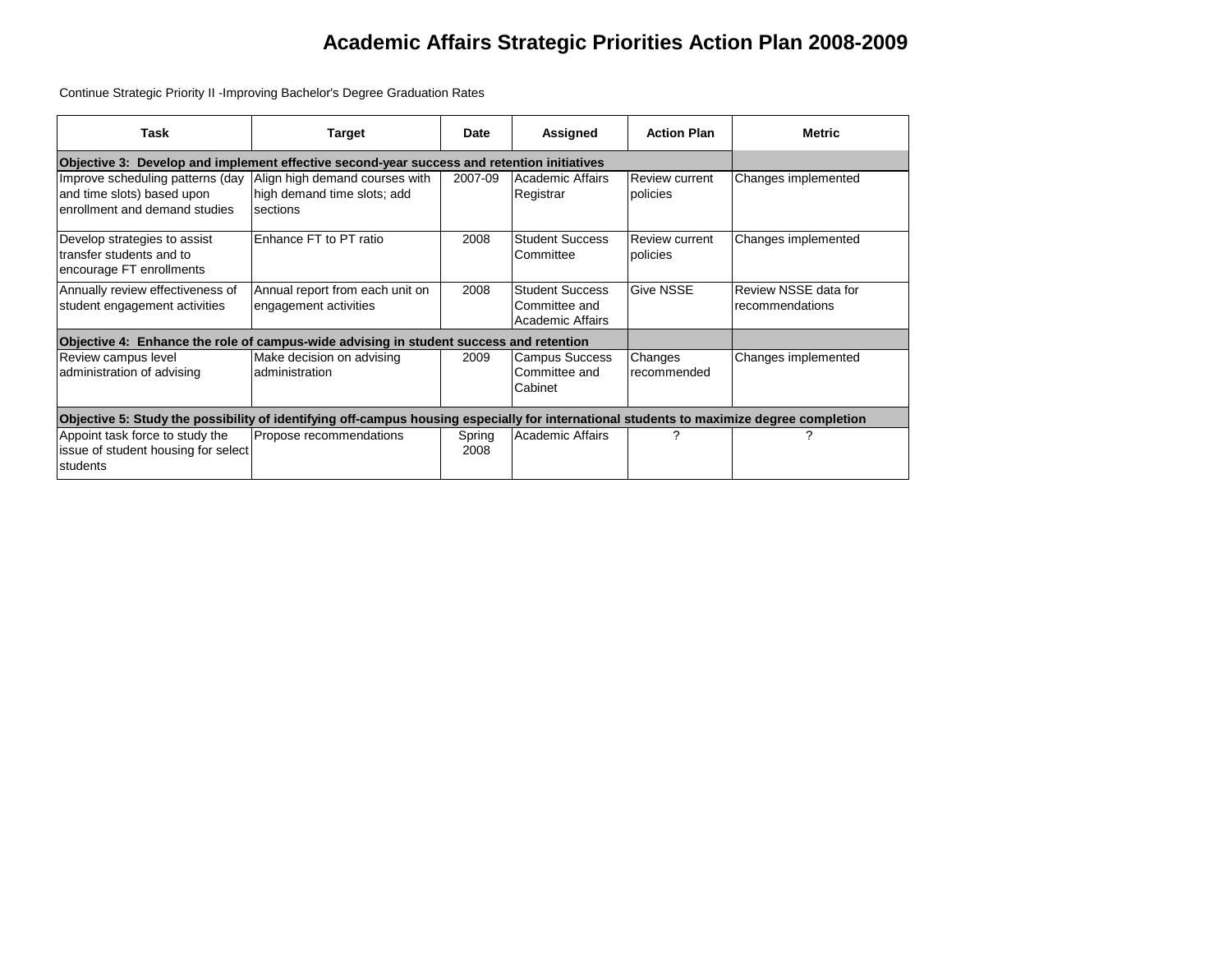#### **Strategic Priority III**: **Enriching the Campus Learning Environment**

**Goal 3.1 Review current programs to determine if they continue to effectively support the educational needs of the region. Determine if new programs and/or greater investment in current programs are required.**

| Task                                                                                                                                  | <b>Target</b>                                                                                                                       | Date   | Assigned         | <b>Action Plan</b> | <b>Metric</b>                             |
|---------------------------------------------------------------------------------------------------------------------------------------|-------------------------------------------------------------------------------------------------------------------------------------|--------|------------------|--------------------|-------------------------------------------|
|                                                                                                                                       | Objective 1. Review current program assessment practices and implement more effective processes for program review and improvement. |        |                  |                    |                                           |
| Appoint a Program Review and<br><b>Ireinvestment Task Force to</b><br>develop a process for and review<br>all current degree programs | Submit a report to the Chancellor   2007-2008   Academic Affairs<br>by March 1, 2008                                                |        |                  |                    | Plan submitted to Faculty<br>Senate/Deans |
| IU Kokomo's program mix with its by December 2007<br>peer institutions                                                                | Appoint a Task Force to compare Submit a report to the Chancellor                                                                   | 2007   | Academic Affairs |                    |                                           |
| Appoint a small Task Force to<br>analyze the above data and<br>recommend new degrees                                                  | Submit a report to the Chancellor<br>by December 2008                                                                               | Apr-08 | Academic Affairs |                    |                                           |

**Goal 3.2 Initiate Phase I of Health Education Center Initiative**

| Support HEC<br>initiative | Objective 1: Create HEC Taskforce to initiate building planning process. |  |  |
|---------------------------|--------------------------------------------------------------------------|--|--|
|                           |                                                                          |  |  |

#### **Goal 3.4 Continue the Development of Campus-Wide Assessment Activities to Ensure the Campus Sustains a Culture of Evidence**

| Objective 1: Sustain and improve academic program assessment of student learning |                                                                                |  |                                                                                                  |  |                                        |  |  |  |  |
|----------------------------------------------------------------------------------|--------------------------------------------------------------------------------|--|--------------------------------------------------------------------------------------------------|--|----------------------------------------|--|--|--|--|
| Ensure that all degree programs<br>have developed effective<br>assessment plans  | 100% of degree programs will<br>have filed an assessment plan<br>with CTLA.    |  | Mar-09 CTLA, Academic<br>Deans                                                                   |  | Unit submit plans   All plans approved |  |  |  |  |
| Review current assessment plan<br>format and timetable                           | Campus-wide Assessment Plan<br>and activities to be reviewed<br>every 3 years. |  | Apr-09 CTLA, Assessment   Plan reviewed<br>Council, Faculty<br>Senate<br>Assessment<br>Committee |  | Changes implemented                    |  |  |  |  |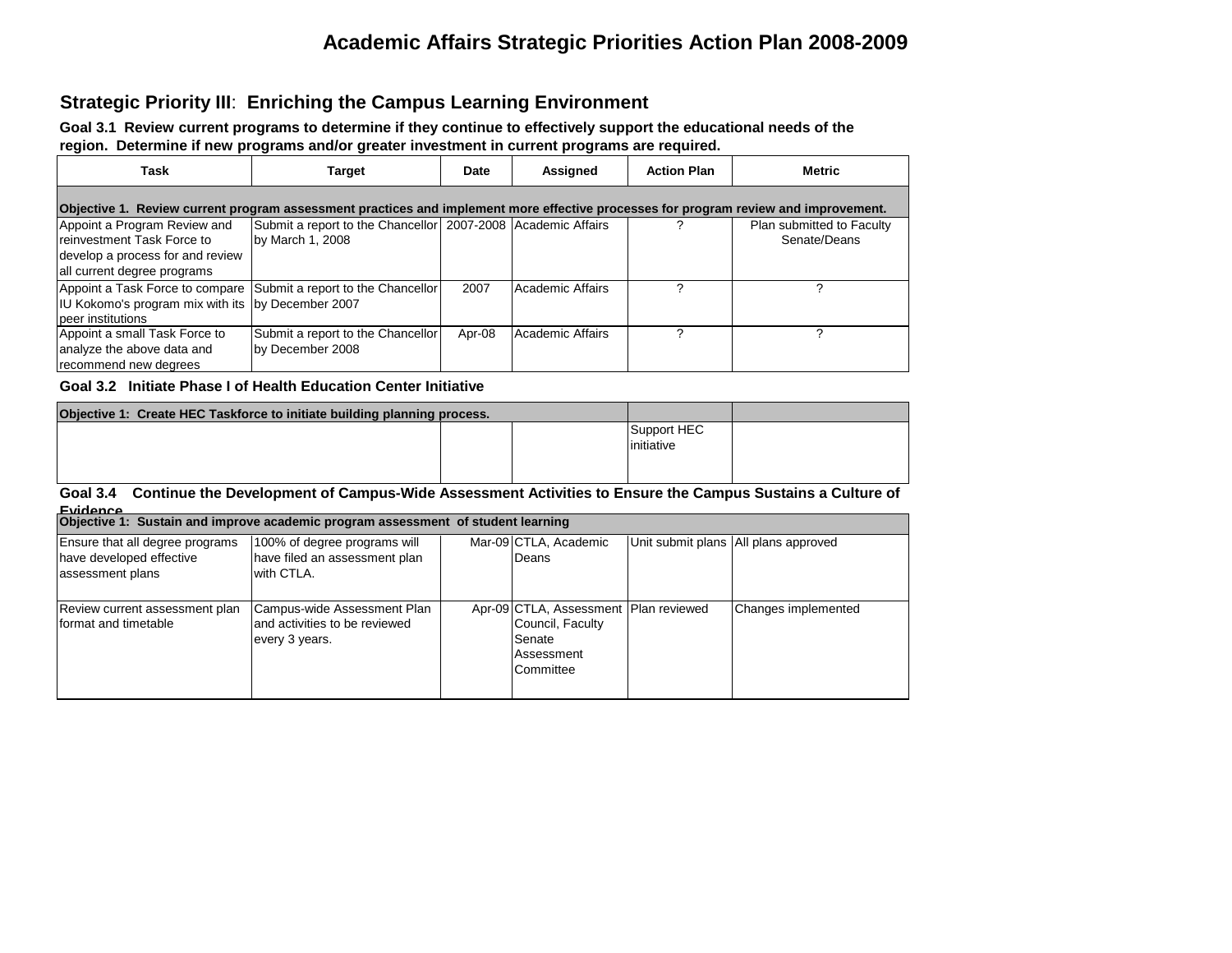Continue Strategic Priority III -Enriching the Campus Learning Enviro

| Task                                                                                                                                | Target                                                                                                                                                                                                            | Date | Assigned                                                                                     | <b>Action Plan</b>    | <b>Metric</b>    |  |  |  |  |  |
|-------------------------------------------------------------------------------------------------------------------------------------|-------------------------------------------------------------------------------------------------------------------------------------------------------------------------------------------------------------------|------|----------------------------------------------------------------------------------------------|-----------------------|------------------|--|--|--|--|--|
|                                                                                                                                     | Objective 2: Sustain and improve assessment of effectiveness of support units in meeting their mission.                                                                                                           |      |                                                                                              |                       |                  |  |  |  |  |  |
|                                                                                                                                     | Objective 3: Improve sharing of assessment/evaluation results with stakeholders.                                                                                                                                  |      |                                                                                              |                       |                  |  |  |  |  |  |
| Determine optimal methods for<br>sharing assessment/evaluation<br>results and ensure that all units<br>share results as appropriate | Incorporate in new web re-design                                                                                                                                                                                  |      | Jan-09 CTLA Director,<br><b>OCM Director</b>                                                 | Web site<br>developed | Web site on-line |  |  |  |  |  |
| Develop effective format for<br>campus-level assessment<br>reporting                                                                | Reports on participation will be<br>posted on web each January.<br>Research other institutions' all-<br>campus assessment reports to<br>determine effective way to report<br>on student learning at IU<br>Kokomo. |      | Apr-09 CTLA Director,<br>Assessment<br>Council, Faculty<br>Senate<br>Assessment<br>Committee | Web site<br>developed | Web site on-line |  |  |  |  |  |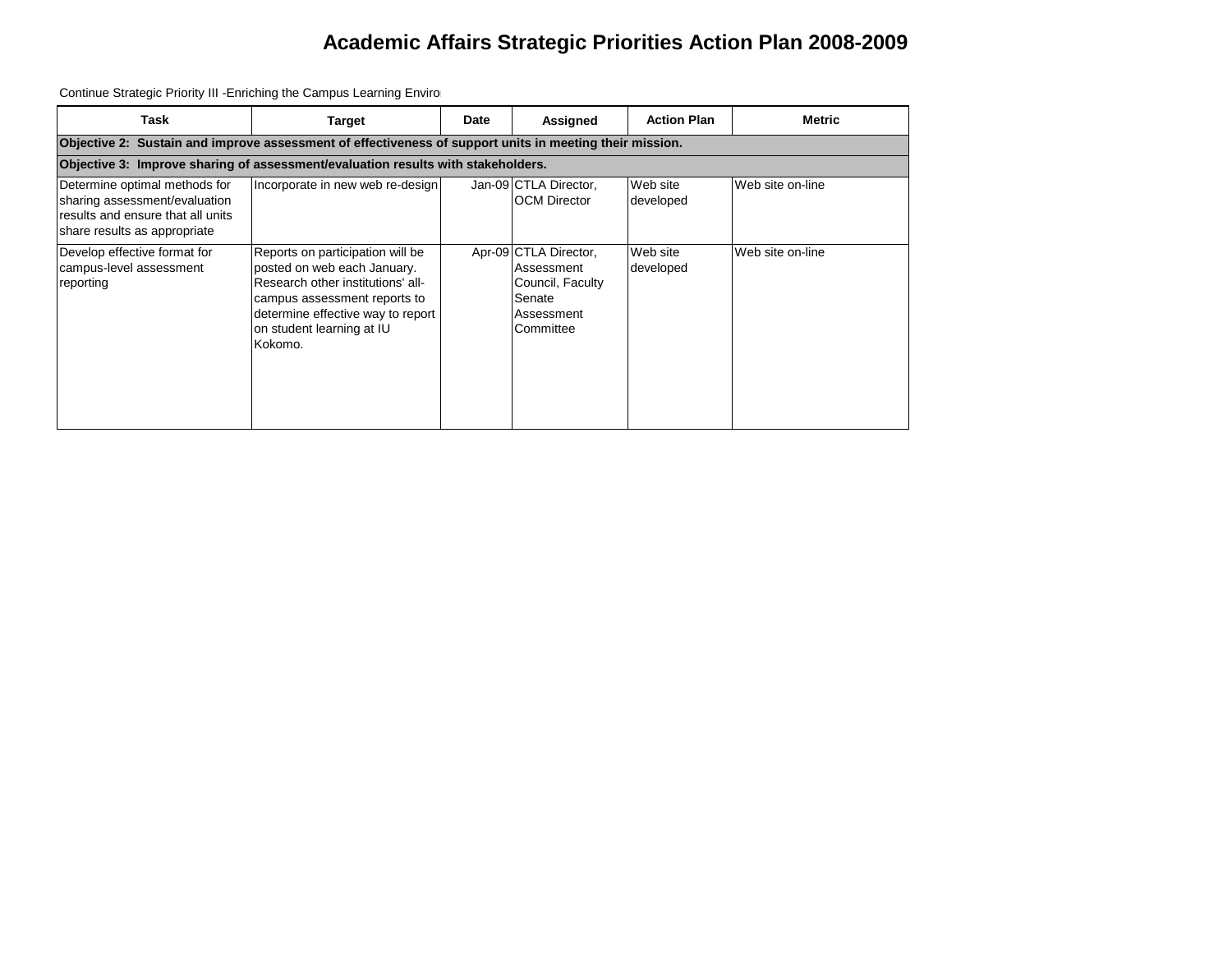## **Strategic Priority IV**: **Establish mutually beneficial partnerships**

#### **Goal 4.1 Establish Partnership Parameters to Guide the Development of Mutually Beneficial Regional Partnerships**

| Task                                                                                                                                                                                               | <b>Target</b>                                                                                                          | <b>Date</b> | Assigned                                                                           | <b>Action Plan</b>                  | <b>Metric</b>                             |
|----------------------------------------------------------------------------------------------------------------------------------------------------------------------------------------------------|------------------------------------------------------------------------------------------------------------------------|-------------|------------------------------------------------------------------------------------|-------------------------------------|-------------------------------------------|
| Objective: 1. Define characteristics of mission-sustaining partnerships                                                                                                                            |                                                                                                                        |             |                                                                                    |                                     |                                           |
| Identify characteristics of high<br>priority campus-level partnerships priority, campus-level<br>and develop a list of partners for<br><b>MOU</b> consideration                                    | Identify and establish 3-5 high<br>partnerships that strategically<br>support campus missions and<br>vision            | 2008        | Offices of<br><b>Continuing Studies</b><br>and External<br>Relations               | Participate in<br>development       | # of partnerships established             |
| Identify characteristics of high<br>priority unit-level partnerships and priority, unit-level partnerships<br>develop a list of partners for MOU that strategically support units<br>consideration | Identify and establish 2-3 high<br>mission and goals                                                                   | 2008        | <b>Academic Deans</b>                                                              | Participate in<br>development       | # of partnerships established             |
| Objective: 2. Assess current level of campus partnerships                                                                                                                                          |                                                                                                                        |             |                                                                                    |                                     |                                           |
| Aggregate existing data on<br>campus/unit-level partnerships                                                                                                                                       | Annually publish on the web and<br>in print a piece describing the<br>campus' major partnerships and<br>their outcomes | 2008        | Academic Affairs.<br><b>External Relations</b><br>and Continuing<br><b>Studies</b> | Provide<br>information as<br>needed |                                           |
| Aggregate data on<br>service/experiential learning<br>partnerships                                                                                                                                 | Post annual report on web page<br>and add to print version noted<br>above                                              | 2008        | Director of Career<br>Services and<br>Coordinator of<br><b>Applied Learning</b>    | Provide<br>information as<br>needed |                                           |
| Objective: 3. Assess campus participation on community boards                                                                                                                                      |                                                                                                                        |             |                                                                                    |                                     |                                           |
| Aggregate data on faculty, staff<br>membership on<br>community/regional boards                                                                                                                     | Submit report on campus<br>participation                                                                               | 2008        | <b>External Relations.</b><br>all unit heads                                       | Provide<br>information as<br>needed |                                           |
| Aggregate data on community<br>membership on campus boards                                                                                                                                         | Submit report on campus<br>participation                                                                               | 2008        | Chancellor and unit<br>heads                                                       | Provide info as<br>needed           |                                           |
| Identify additional, mission-<br>appropriate opportunities for<br>community service                                                                                                                | Annually identify mission-<br>appropriate engagement<br>opportunities within units                                     | 2008-2011   | <b>All Units</b>                                                                   | Participate in<br>development       | # of service opportunities<br>established |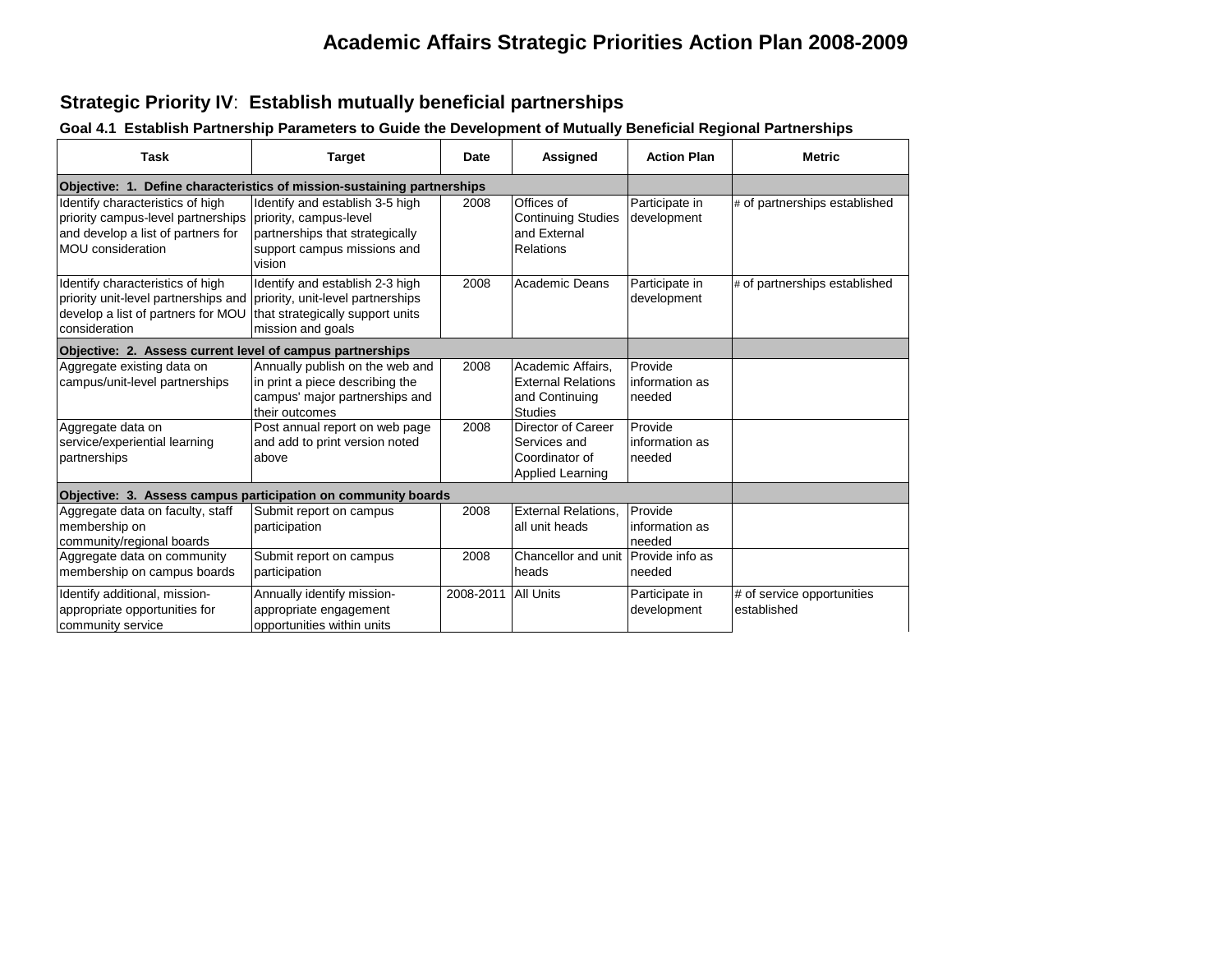#### **Strategic Priority V**: **Promote campus diversity to prepare graduates to function in a multi-racial, ethnic, global environment**

**Goal 5.1 Increase the Racial and Ethnic Diversity of the Student Body**

| <b>Task</b>                                                                                                          | <b>Target</b>                                                                     | <b>Date</b> | Assigned                                                                   | <b>Action Plan</b>                   | <b>Metric</b>                            |  |  |
|----------------------------------------------------------------------------------------------------------------------|-----------------------------------------------------------------------------------|-------------|----------------------------------------------------------------------------|--------------------------------------|------------------------------------------|--|--|
| Objective: 1. Establish campus-wide Diversity Council                                                                |                                                                                   |             |                                                                            |                                      |                                          |  |  |
| Review effectiveness of campus<br>level leadership and oversight of<br>diversity/equality activities and<br>programs | Make a determination regarding<br>the administrative support for<br>diversity     |             | Mar-08 Cabinet and<br><b>Affirmative Action</b><br>Officer                 | Suplport review                      |                                          |  |  |
| Objective 2: Develop new ways                                                                                        |                                                                                   |             |                                                                            |                                      |                                          |  |  |
| Provide additional support for<br>freshmen-senior minority students                                                  | Involve 25% of freshmen and<br>33% other minority students in<br>support activity |             | 2008 Student Services,<br><b>Academic Affairs</b><br>and Campus<br>Climate | Advocate for<br>involvement          | % of students supported                  |  |  |
| Goal 5.2                                                                                                             | Attract and Retain Diverse Faculty and Staff to Support New and Existing Programs |             |                                                                            |                                      |                                          |  |  |
| Objective 1: Attract, support,                                                                                       |                                                                                   |             |                                                                            |                                      |                                          |  |  |
| Appoint Task Force to review<br>faculty salary minima with special<br>attention to minority faculty                  | Recommend a plan to bring<br>faculty salaries to 80%                              |             | 2008 Academic Affairs<br>and Diversity<br>Council                          | Salary<br>adjustments<br>recommended | Salary adjustments<br>implemented        |  |  |
| Identify and implement best<br>practices in recruiting diverse<br>faculty and staff                                  | Submit recommendations for<br>restructuring campus recruiting                     |             | 2008 Diversity Council<br>and Cabinet                                      | Review<br>Recruitment<br>policies    | New policy distributed                   |  |  |
| Consult with IUSB and IUPUI<br>regarding collaborating with them<br>in their HBCU partnership efforts                | Establish 1-2 ongoing<br>relationships with HBCUs for<br>faculty/staff recruiting |             | 2008 Academic Affairs                                                      | Pursue<br>consultation               | <b>HBCU</b> partnerships<br>establilshed |  |  |
| Identify and implement best<br>practices in supporting diverse<br>faculty and staff                                  | Submit findings and<br>recommendations                                            |             | 2008 Diversity Council<br>and Cabinet                                      | Review<br>Recommenda-<br>tions       | Recommendations<br>implemented           |  |  |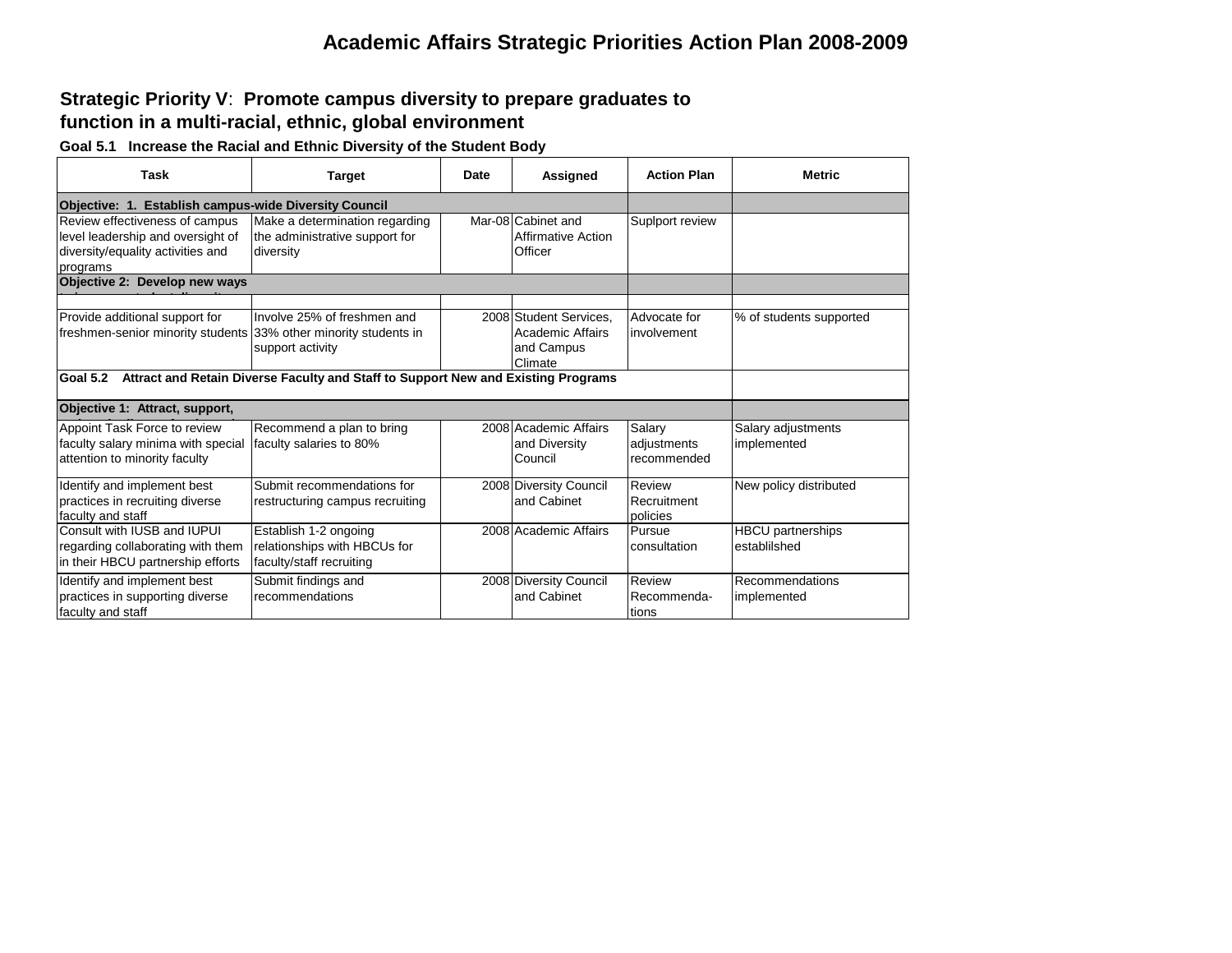| Task                                                                                                                                                                                         | Target                                                                       | Date | Assigned                                                | <b>Action Plan</b>            | <b>Metric</b> |  |  |  |  |  |
|----------------------------------------------------------------------------------------------------------------------------------------------------------------------------------------------|------------------------------------------------------------------------------|------|---------------------------------------------------------|-------------------------------|---------------|--|--|--|--|--|
| Goal 5.3 Establish a Taskforce to Assist Faculty and the Administration in Enhancing the Diversity/Globalization Content, Experiences, and<br>Pedagogies in Campus Programs and Courses      |                                                                              |      |                                                         |                               |               |  |  |  |  |  |
| Objective 1: Enhance diversity/globalization content, experiences, and pedagogies in campus programs                                                                                         |                                                                              |      |                                                         |                               |               |  |  |  |  |  |
| Identify and implement best<br>practices in diversity pedagogy                                                                                                                               | Submit recommendations for<br>revising courses and pedagogies<br>spring 2008 | 2008 | Diversity Council,<br>Unit Faculty, Deans<br>and Chairs | ?                             | ?             |  |  |  |  |  |
| Implement support for faculty<br>development activities in diversity                                                                                                                         | Identify funding Summer 2008                                                 | 2008 | <b>Academic Affairs</b>                                 | 2                             | ?             |  |  |  |  |  |
| Objective 2: Enhance connections with diverse communities and build partnerships centered on educational attainment                                                                          |                                                                              |      |                                                         |                               |               |  |  |  |  |  |
| Facilitate listening forums to<br>ascertain needs and aspirations<br>of diverse communities in the<br>region.                                                                                | Hold one listening forum per<br>county                                       | 2008 | <b>Diversity Council</b>                                | Support forums<br>as required |               |  |  |  |  |  |
| Facilitate listening forums to<br>ascertain needs and aspirations<br>of diverse campus communities<br>regarding interest in speakers,<br>service learning, event to<br>coordinate activities | Hold two forums per year                                                     | 2008 | <b>Diversity Council</b>                                | Support forums<br>as required |               |  |  |  |  |  |

Continue Strategic Priority V - Promote campus diversity to prepare our graduates to function in a multi-racial, ethnic, global environment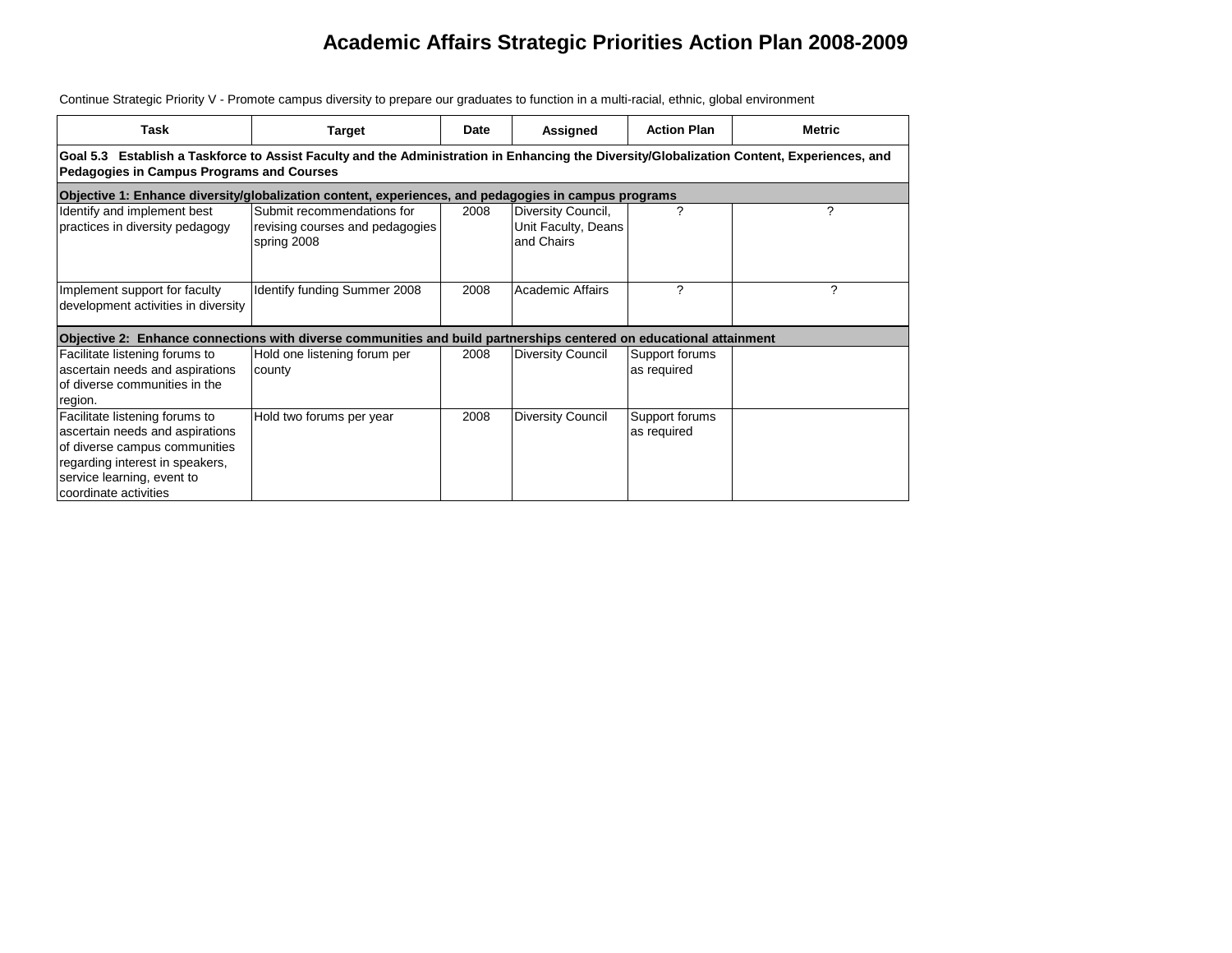**Strategic Priority VI**: **Enhance the visibility of the campus with key community stakeholders and promote the value of the campus to the region**

**Goal 6.1 Create a Comprehensive External Relations Plan, Including Specific Objectives for Enhancing the Effectiveness of Communications and Marketing, Alumni Relations, Government Relations, and Development**

| Task                                                                                                                                                                                                                                          | Target | Date | Assigned | <b>Action Plan</b>               | <b>Metric</b> |  |  |  |
|-----------------------------------------------------------------------------------------------------------------------------------------------------------------------------------------------------------------------------------------------|--------|------|----------|----------------------------------|---------------|--|--|--|
| Objective: 1. Assess the impact of Indiana University Kokomo in the service area, consistent with the Knowledge that Works theme. Review:<br>a) Impact of Graduates; b) Impact on Economic Development; and c) Impact of Community Engagement |        |      |          |                                  |               |  |  |  |
|                                                                                                                                                                                                                                               |        |      |          | Support initiative<br>as needed  |               |  |  |  |
| Objective: 2. Assess current condition of all operational units within External Relations, which include Communications and Marketing<br>Development, Alumni Relations and Public Affairs                                                     |        |      |          |                                  |               |  |  |  |
|                                                                                                                                                                                                                                               |        |      |          | Support initiative<br>las needed |               |  |  |  |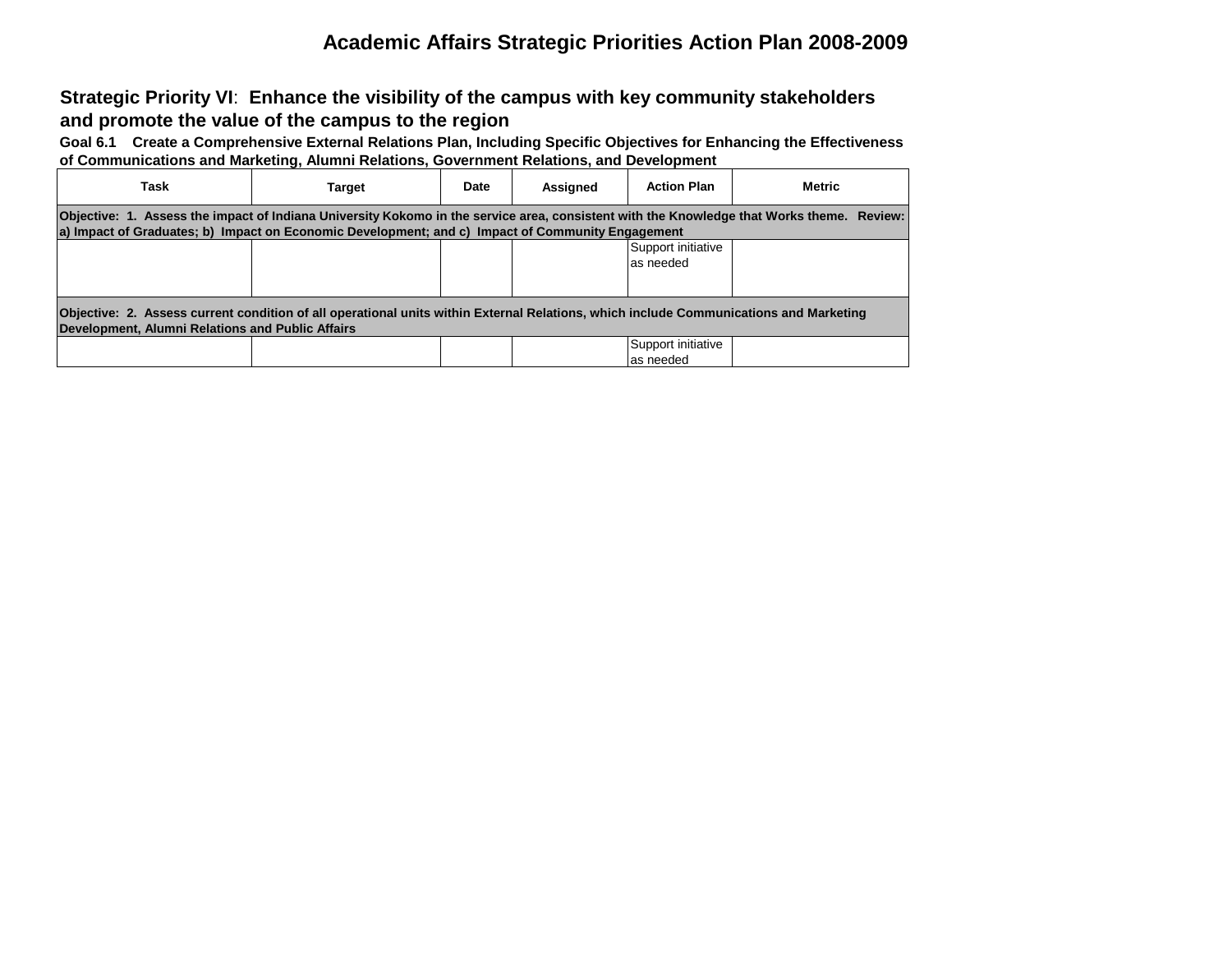| Task                                                                                                                                                                                | <b>Target</b>                                  | Date               | Assigned                                                                                | <b>Action Plan</b>               | <b>Metric</b> |  |  |  |
|-------------------------------------------------------------------------------------------------------------------------------------------------------------------------------------|------------------------------------------------|--------------------|-----------------------------------------------------------------------------------------|----------------------------------|---------------|--|--|--|
| Objective: 3. Develop marketing and public relations plan to promote the impact of Indiana University Kokomo in the service area, consistent<br>with the Knowledge that Works theme |                                                |                    |                                                                                         |                                  |               |  |  |  |
| Form marketing committee of<br>staff and faculty to develop<br>strategic initiatives for "visibility"<br>plan.                                                                      | Formation of committee and<br>responsibilities | Spring<br>2008     | <b>VC External</b><br>Relations.<br><b>OCM Director</b>                                 | Support initiative<br>as needed  |               |  |  |  |
| Develop priorities and strategies<br>into "visibility" plan                                                                                                                         | Prioritized "visibility" plan                  | Early Fall<br>2008 | <b>VC External</b><br>Relations.<br><b>OCM Director &amp;</b><br>Marketing<br>Committee | Support initiative<br>as needed  |               |  |  |  |
| Implement and evaluate plan                                                                                                                                                         | Annual "visibility" plan                       | Late Fall<br>2008  | <b>OCM Director</b><br>Committee                                                        | Support initiative<br>las needed |               |  |  |  |

Continue Strategic Priority VI -Enhance the visibility of the campus with key community stakeholders and promote the value of the campus to the region